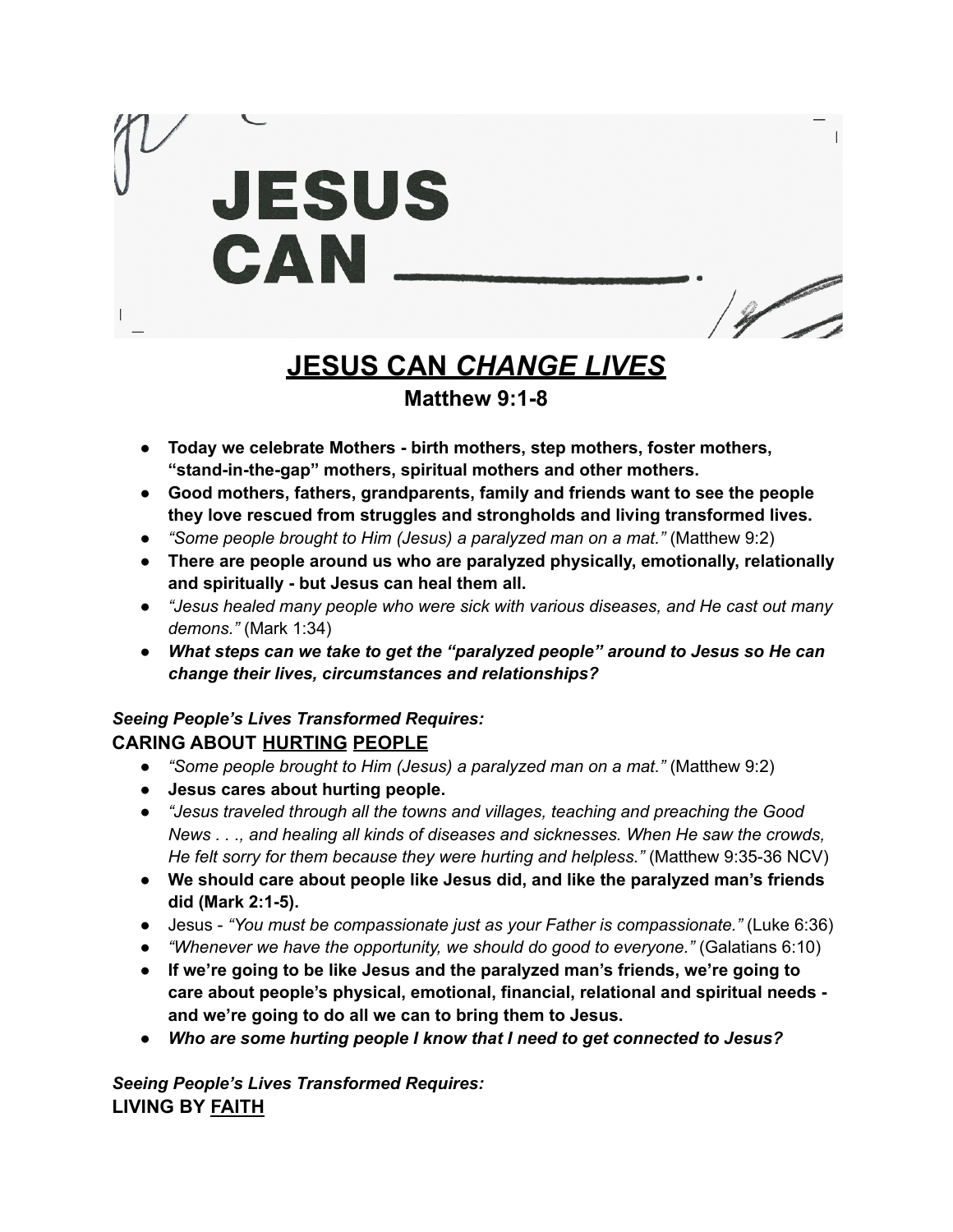- *"Some people brought to Him a paralyzed man on a mat. Seeing their faith, Jesus said to the paralyzed man, 'Be encouraged, my child! Your sins are forgiven."* (Matthew 9:2)
- **Faith is a belief that the Lord can do anything, and it's a quality we all need.**
- *"It is impossible to please God without faith. Anyone who wants to come to Him must believe God exists and that He rewards those who sincerely seek Him."* (Hebrews 11:6)
- **Faith is something that must be demonstrated in our lives.**
- "What good is it  $\dots$ , if you say you have faith but don't show it by your actions? Can that *kind of faith save anyone? . . . Faith by itself isn't enough. Unless it produces good deeds, it is dead and useless."* (James 2:14, 17)
- **Jesus is moved by our faith (Matthew 9:2).**
- Jesus *"Because of your faith it will happen."* (Matthew 9:29)
- *● In what areas of my life do I need to develop and demonstrate more faith in the Lord?*

#### *Seeing People's Lives Transformed Requires:* **DEMONSTRATING DETERMINATION**

- *● "They couldn't bring him to Jesus because of the crowd, so they dug a hole through the roof above His head."* (Mark 2:4)
- **Life is full of obstacles that we must determinedly overcome as we seek to live for the Lord and bring people to the Lord.**
- "Don't get tired of doing what is good. Don't get discouraged and give up, for we will reap *a harvest of blessing at the appropriate time."* (Galatians 6:9)
- "Nothing in this world can take the place of persistence. Talent will not; nothing is more common than unsuccessful people with talent. Genius will not; unrewarded genius is almost a proverb. Education will not; the world is full of educated derelicts. Persistence and determination alone are omnipotent. The slogan 'press on' has solved and always will solve the problems of the human race." (Calvin Coolidge)
- *"I can do all things through Christ who strengthens me."* (Philippians 4:13 NKJV)
- *● In what areas of my life do I need to become more determined?*

#### *Seeing People's Lives Transformed Requires:* **CONNECTING PEOPLE TO JESUS**

- *● "Some people brought to Him (Jesus) a paralyzed man on a mat."* (Matthew 9:2)
- **●** *"They lowered the man on his mat, right down in front of Jesus."* (Mark 2:4)
- *● Why do we need to prioritize getting people to Jesus?*
- **● Jesus has the power to** *Forgive People's Sins***.**
	- **○** *"Jesus said to the paralyzed man, "Be encouraged, my child! Your sins are forgiven."* (Matthew 9:2)
	- **○ The Pharisees were concerned about Jesus' words because they knew only God can forgive sins.**
	- **○** *"God purchased our freedom through the blood of His Son, and our sins are forgiven."* (Ephesians 1:7)
- **● Jesus has the power to** *Read People's Minds***.**